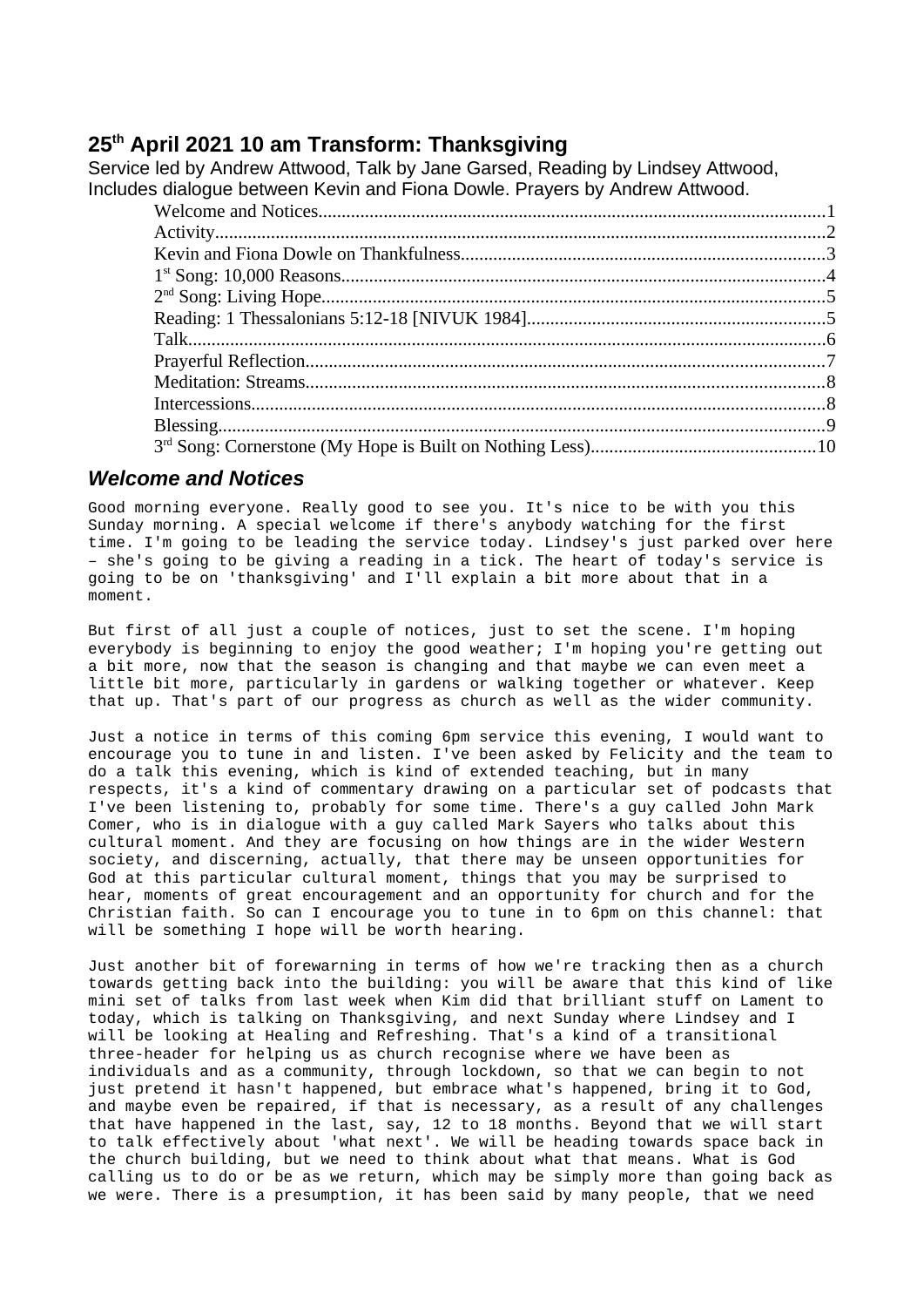to think before we start again, and consider what God is saying, so there will be another section of three talks, leading up to Pentecost, where we'll be thinking about what kind of a church God wants us to be, pointing to a season of prayer, when we are in the building. We can say more about that as we get closer to it, but that's probably sufficient to whet your appetite: something very exciting, I think. So those are the two main things: 6pm and a bit of an overview of where we go now as a church.

In terms of today's service, our service of thanksgiving will include the usual elements of song and prayer, but it's also good to have a kind of goodbye thanksgiving video from Kevin and Fiona Dowle, who have been faithful members of our church for some time, and have now relocated up to Cumbria; and it's great to have something from them to lift our hearts and get a sense of how to give thanks in times of change. Following on from that, after Lindsey has done the reading which will be 1 Thessalonians 5:12-18, Jane Garsed has pre-recorded a really good talk on the subject of giving thanks, and I would strongly recommend that you focus on that. I'll then flow out of that with some different thoughts. During that time after Jane's talk, I would like you to be able to make notes of things to give thanks for, so this is a bit of a heads-up: please do grab a piece of paper and a pen or pencil or whatever, because you may need to write some things down later in the service. There will be plenty of time for that, but maybe grab a pen and a piece of paper. So that's the outline of where we're going with today.

#### <span id="page-1-0"></span>*Activity*

Let's begin with a prayer and then I'll lead us into something to help us get ready for worship. Let's pray.

Father God, we thank You for Your presence today. Would You still our hearts now, and would You help us to focus. Would You help us to be open. Amen.

Let me just show you something. This is an old carton of things that we throw away, usually. Now I wanted as part of our preparation for coming to God this morning, to think of ourselves as a container of many things. I don't know where you are at, temperament-wise or inclination-wise, between being a natural grumbler or a natural grateful person who gives thanks: grumbler, grumpy perhaps? Or maybe more inclined to count your blessings. Sometimes life fills us up with experiences and things that happened to us.

- Discarded mask: how many of you, how many of us are fed up with lockdown?
- Receipts: how many of you are feeling a little bit battered financially even or constrained because you don't know what the future holds in terms of confidence with income, because of changes that have happened with the pandemic.
- There's half an old lemon in here: sometimes we can be subconsciously bitter, suspicious, sour, soured by experiences.
- Headache tablets: how many of you are unwell because you're just kind-of ground down by circumstances?
- Tissues: do you shed many tears? And do many of those kinds of experiences crowd your head to such an extent that it feels very hard to give thanks?

Are these the repeating things that come round and round again? It's hard to get your head out of them, so that you can turn to God in praise and thanks. I want to invite you, just consciously this morning, to bin these things for now. So I'm just going to pray, and I want to give you an opportunity



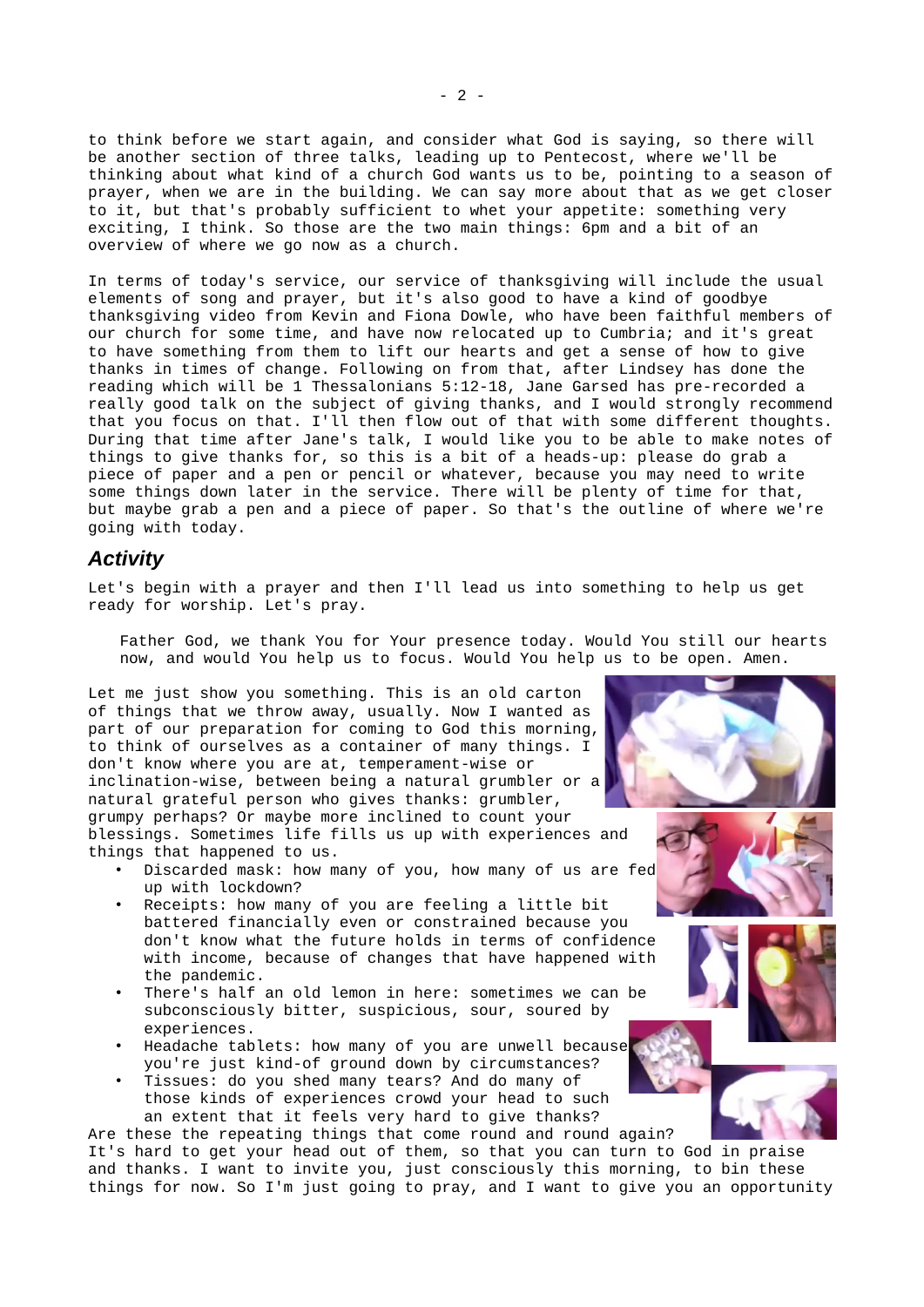to join in with me, just to be aware of the kinds of things that go round our heads that aren't helpful, perhaps grumpy things or sad things.

Father God, even though they're not resolved as easily as this, we consciously choose just to bin these things, to put them to one side, so that we can have more space inside of ourselves to be open with a more thankful heart.

Again, just a moment of quiet while you prepare yourself in that way before God.



Come Holy Spirit.

So with that in mind instead of the distractions of difficulty or life in general, let's now move into a time of praise, giving thanks to God.

#### <span id="page-2-0"></span>*Kevin and Fiona Dowle on Thankfulness*

[Fiona:] Kevin, what have been the best elements of the last 12 months for you? [Kevin:] I think three things really. The first, I would say, getting off the treadmill. What I mean by that is, still being able to work from home, but having a much more flexible way of life, and not having to follow the sort-of classic nine-to-five routine: that that's been a real blessing for me. I think the second big thing is that we've moved, we've moved to live in Cumbria. And that's been both exciting and very challenging at the same time. It's created quite a bit of uncertainty, alongside the raw blessing of living in, you know, one of the most beautiful parts of the country. The third thing for me: I've actually enjoyed the experience of Zoom meetings: it's generated this whole new way of engaging in a whole new language like, you know, "you're on mute" and I've actually really enjoyed all of that.

[Fiona:] And what about other positive things that have happened in your spiritual life?

[Kevin:] There are two things really. First, a sense of thankfulness for that opportunity to get off the treadmill and have a bit more of a quiet life, spend time with God, increasing my prayer life if you like, more, you know, spending more time and actually listening to God: that's something I've been really thankful for. But in the last three months since we moved, my relationship with God has changed somewhat because for me, with the uncertainty that's come with a move in terms of, you know, how's it going to work out with my job, where are we going to live and things like that, I found myself relying much more on God, leaning on God if you like. And I've learned that there's lots of things in life, in the big picture of life, that I can't see, so having to trust God that He sees that picture that I can't has been, you know, a kind of a real shift, and I think that's where I am at the moment. So, yeah.

#### So Fiona, how about you?

[Fiona:] Well, looking back, although it was difficult at the start of lockdown because everything stopped for me, my work and everything, it was good, I think, to slow down, and I really enjoyed that really lovely weather at the beginning, being outdoors, opportunity to read and listen to podcasts, did some family history research and learnt to make yoghurt: simple things really. And now, and then later on in the year, there was an opportunity that came up for a job that I applied for and was successful in getting, and now since early January, I've been in a new role working with a community physio in the Lake District which is been really good and, yeah, a real positive.

[Kevin:] And so how would you say your relationship has been with God over this period of time?

[Fiona:] I think going back, you know, as I said earlier, going back into lockdown last year, having that space for quiet time, more than I've ever had,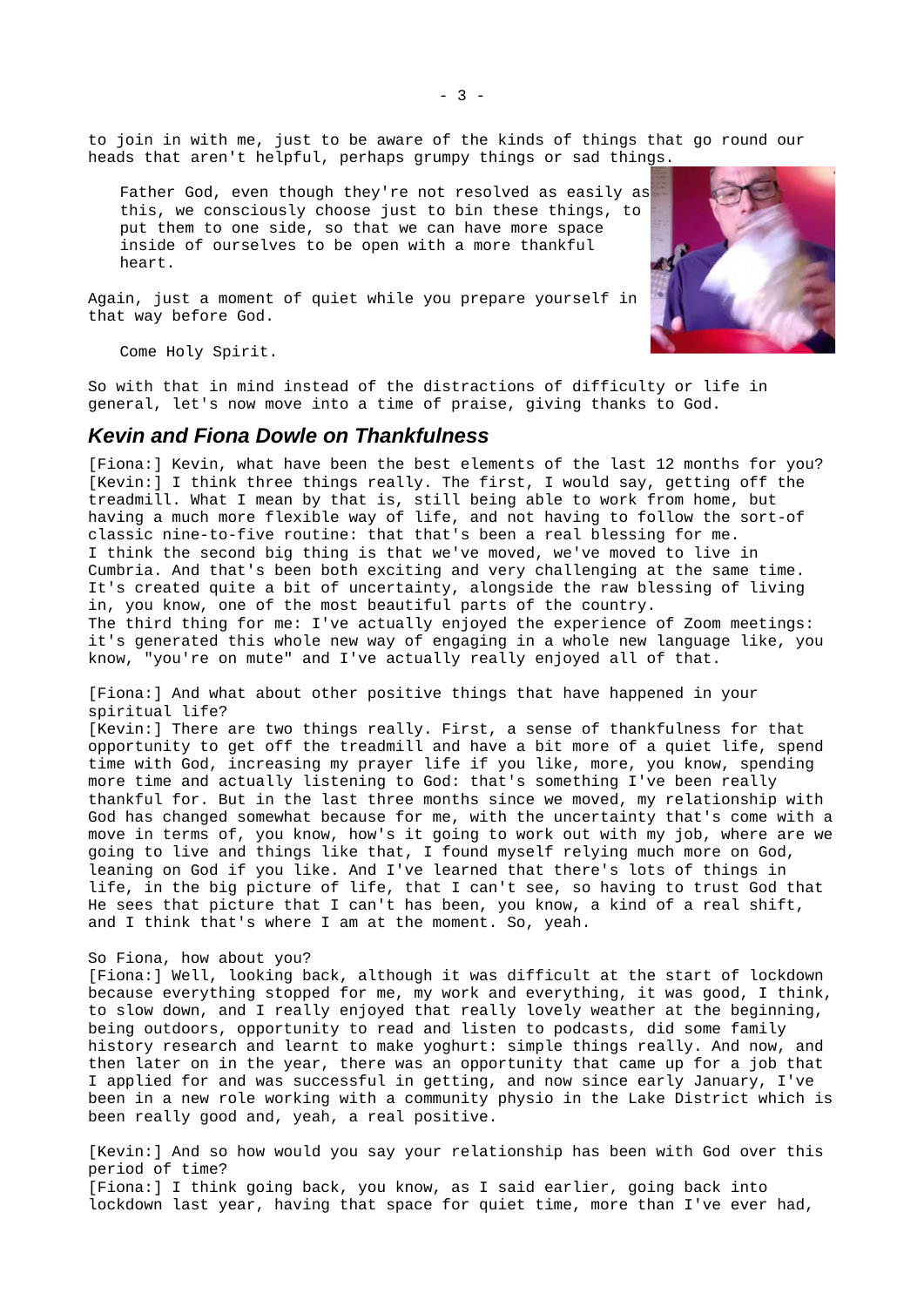and so for prayer and Bible reading. I got into using the Lectio 365 app, which developed a good pattern, helping me listen to God and spend time with Him. And as you mentioned about Zoom meetings, the element for me that's been really beneficial and helpful despite this, has been with home groups, so the encouragement of having that fellowship ongoing, praying together and sharing, and that's really encouraged me in my walk with Jesus. Yeah, and I think when we were asked about sharing today about the best elements of the last year, the old hymn, *How Good is the God we Adore[1](#page-3-2)* popped into my mind, and particularly the words which are "We'll praise Him for all that is passed, and trust Him for all that is to come."

[Kevin:] Yeah, I would agree with that and I think one thing that we're both really thankful for is actually the time we spent in Kenilworth. We had nearly seven years there and especially the time at St. John's, I think, we felt so blessed and so thankful to be part of that community, so yeah, there's lots of things to be thankful for about the past, and praise Him for that and look forward to what is to come.

# <span id="page-3-0"></span>*1 st Song: 10,000 Reasons*

*Chorus:*

Bless the Lord, O my soul, O my soul, Worship His holy name; Sing like never before, O my soul, I'll worship Your holy name.

1. The sun comes up,

It's a new day dawning; It's time to sing Your song again. Whatever may pass And whatever lies before me, Let me be singing When the evening comes.

*Chorus*

# <span id="page-3-1"></span>*2 nd Song: Living Hope*

1. How great the chasm that lay between us, How high the mountain I could not climb. In desperation, I turned to heaven And spoke Your name into the night.

2. You're rich in love And You're slow to anger; Your name is great And Your heart is kind. For all Your goodness I will keep on singing Ten thousand reasons For my heart to find.

## *Chorus*

3. And on that day When my [strength](https://www.definitions.net/definition/strength) is failing, The end [draws](https://www.definitions.net/definition/draws) near And my time has come, Still my soul will Sing Your [praise](https://www.definitions.net/definition/praise) unending Ten [thousand](https://www.definitions.net/definition/thousand) years And then forevermore.

## *Chorus x 2*

Yes, I'll worship Your holy name, Lord, I'll worship Your holy name.

2. Then through the darkness, Your lovingkindness Tore through the shadows of my soul. The work is finished, the end is written: Jesus Christ, my living hope.

<span id="page-3-2"></span><sup>1</sup> How Good is the God we Adore by J. Hart 1712-1768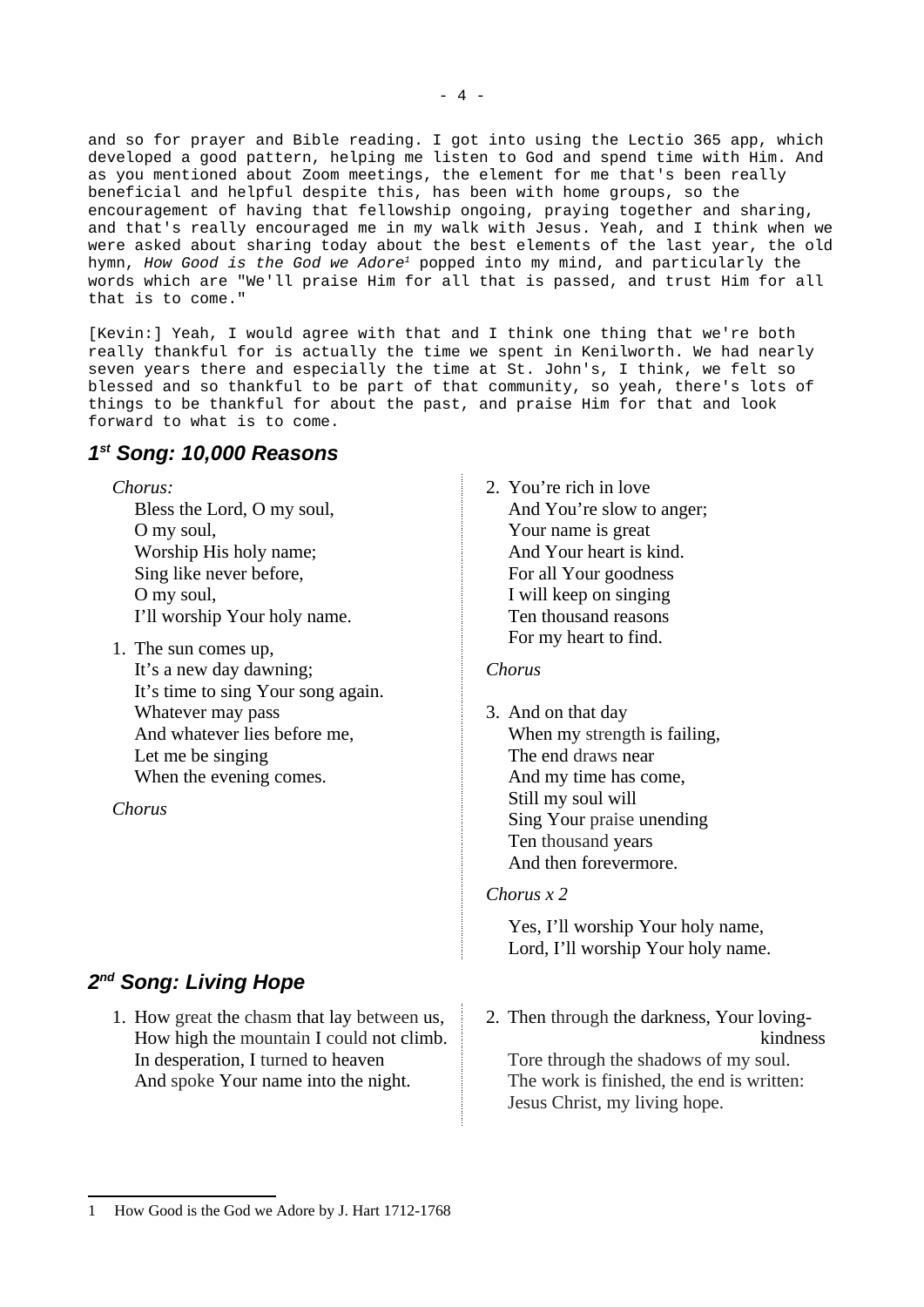3. Who could imagine so great a mercy? What heart could fathom such boundless grace? The God of ages stepped down from glory

To wear my sin and bear my shame.

4. The Cross has spoken, I am forgiven, The King of kings calls me His own. Beautiful Saviour, I'm Yours forever, Jesus Christ, my living hope.

*Chorus:*

Hallelujah, praise the One who set me free! Hallelujah, death has lost its grip on me! You have broken every chain, There's salvation in Your name, Jesus Christ, my living hope.

5. Then came the morning that sealed the promise, Your buried body began to breathe. Out of the silence, the Roaring Lion Declared the grave has no claim on me.

*Repeat verse 5*

Jesus, Yours is the victory!

*Chorus x 2*

Jesus Christ, my living hope Oh God, You are my living hope

# <span id="page-4-1"></span>*Reading: 1 Thessalonians 5:12-18 [NIVUK 1984]*

[Lindsey:]

12 Now we ask you, brothers, to respect those who work hard among you, who are over you in the Lord and who admonish you. 13 Hold them in the highest regard in love because of their work. Live in peace with each other. 14 And we urge you, brothers, warn those who are idle, encourage the timid, help the weak, be patient with everyone. 15 Make sure that nobody pays back wrong for wrong, but always try to be kind to each other and to everyone else.

16 Be joyful always; 17 pray continually; 18 give thanks in all circumstances, for this is God's will for you in Christ Jesus.

This is God's Word.

So now we're going to hear from Jane as she is going to talk to us.

# <span id="page-4-0"></span>*Talk*

[Jane Garsed:]

I wonder who you would regard as the biggest influencer in your faith journey, your biggest encourager? There have been a number of Christians, leaders and teachers for me who have really impacted on my journey. And particularly, they seem to have been there for a particular season. You know, when you're in a meeting and you hear a preach that you think has been written solely for your ears, or perhaps when you come upon a piece of Scripture that really is quite familiar to you and yet suddenly it speaks to you in a completely new way and brings new insights and understanding for you. Well, for me, the greatest influence in my Christian journey has been my sister, my sister Hilary, who became a Christian at the age of 18 and, unbeknown to me at the time, she committed to praying for me, and she prayed for 30 years for me before I eventually realised that I needed Jesus in my life. What a faithful pray-er she was! She has walked with me, she's pastored me, she's taught me, she's challenged me. She's walked with me through the pains and the disappointments of life, as well as those Hallelujah times. She and her husband are as much on fire for Jesus today, for leading people to faith as she was at the age of 18. Their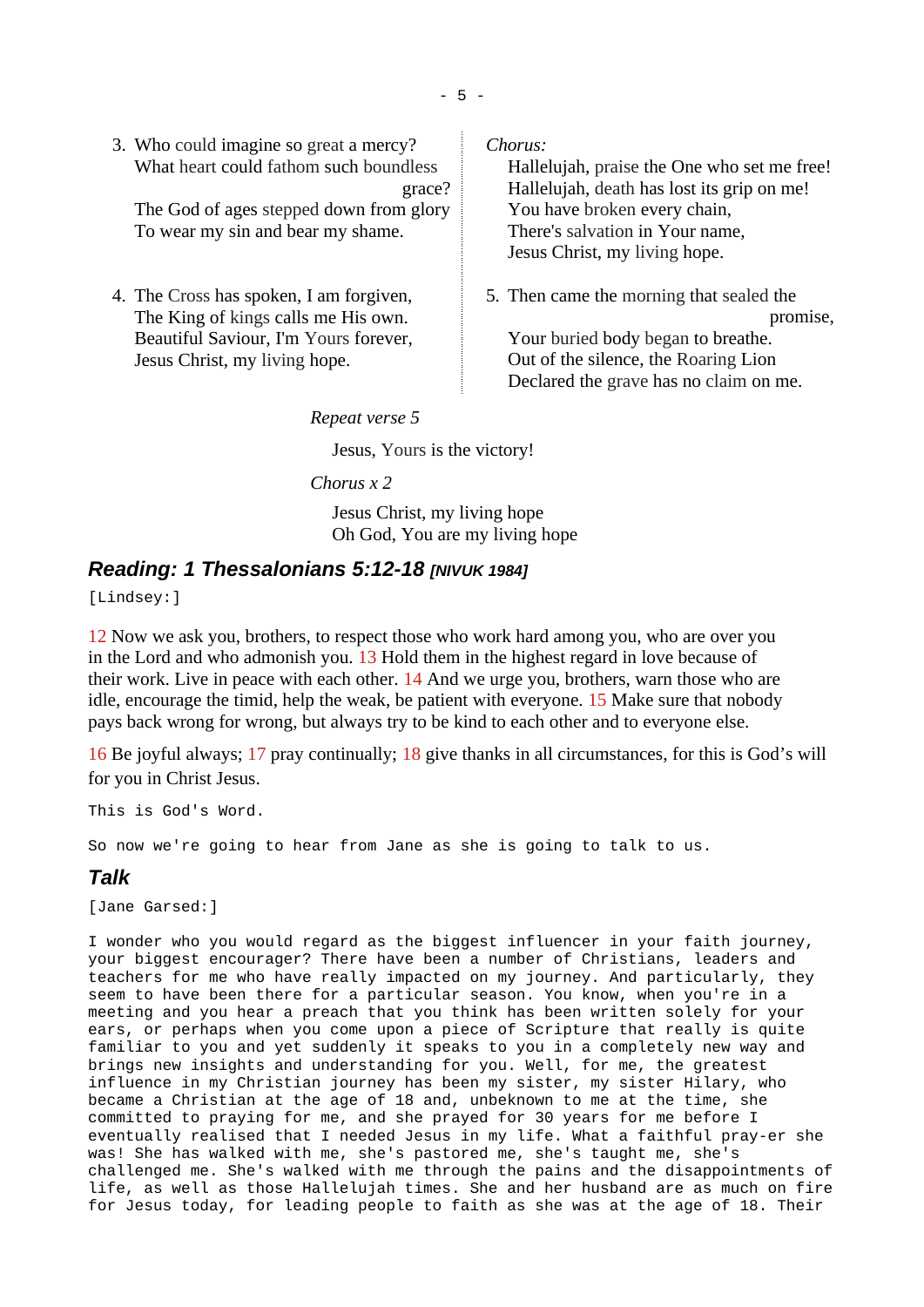faith is infectious, their passion for Jesus is invigorating and inspiring. Without Hilary walking this journey with me, I'm sure that I wouldn't have, in a human sense at least, overcome those hurdles that life has thrown at  $m \rho$ .

And so imagine now the massive encouragement that this, the first of two letters to the church in Thessalonica, would have been to this



bunch of new believers. In this intimate and tender-hearted letter, written with all the love of a parent to a child, Paul shows such praise and thanks to these new followers of Jesus. He writes to the church here to remind them that they were chosen by God, and filled with His power through the Holy Spirit. And he tells them how well they're doing. Paul begins, "We always give thanks for you. We continually pray for you." And he then goes on to reflect and acknowledge the endurance that they've gone through, and the hope they have in that.

This letter was written following the news Paul had received from Silas, and from Timothy, of just how well this church in Thessalonica is doing. They were growing in their faith, despite the problems, despite the persecutions, despite being punished for that faith. They were persevering, even though brothers and sisters around them had lost their lives. For Paul, this news couldn't have come at a better time. Before going to Thessalonica he'd been jailed in Philippi. He was then forced to leave Thessalonica only after a few weeks, but trouble followed him to Berea, before he then moved to Athens where he was mocked and taunted. And so arriving in Corinth, Paul was low, he was disheartened. And in Acts 18 it refers to a vision that the Lord gave Paul to encourage him and to tell him not to be afraid. So this news, this great news about this church in Thessalonica, brought to him by Timothy and Silas, lifted his spirits. And so when Paul says in chapter 5 verse 18, "Give thanks in," not for, "all circumstances, for this is God's will for you," we need to take it seriously. Paul knows what it is to suffer, and yet to give thanks. And of course, if that's not challenge enough, in the same verse he instructs us to be joyful always, and to pray continually.

 For the Thessalonian church this was really important to hear, because Paul was teaching them and we see it in chapters four and five, about the Second Coming of Jesus and reminding them of the hope that they have, and we share, despite the loss and suffering that they're going through. We are reminded as believers to look beyond the here and now. Whatever we've suffered, whatever we're going through, he calls us to look beyond. In Romans 8:18, Paul says,

I consider that our present sufferings are not worth comparing with the glory that will be revealed in us.

When it was suggested to me that I might like to give this talk, I initially thought that that was a great thing to talk about, thankfulness, you know there are so many really difficult passages to talk about in the Bible. But as I've looked around me, and at those very close friends going through huge suffering at this time, friends with terminal illness, life-threatening treatments, and those in our family battling, in our church family, battling to overcome such adversity, not to mention the effects of the pandemic, I know just what a tough message this is to hear, let alone to put into practice as well. But this is God's will for you and for me:

16 Be joyful always; 17 pray continually; 18 give thanks in all circumstances, for this is God's will for you.<sup>[2](#page-5-0)</sup>

<span id="page-5-0"></span><sup>2</sup> 1 Thessalonians 5:16-18 [NIVUK1984]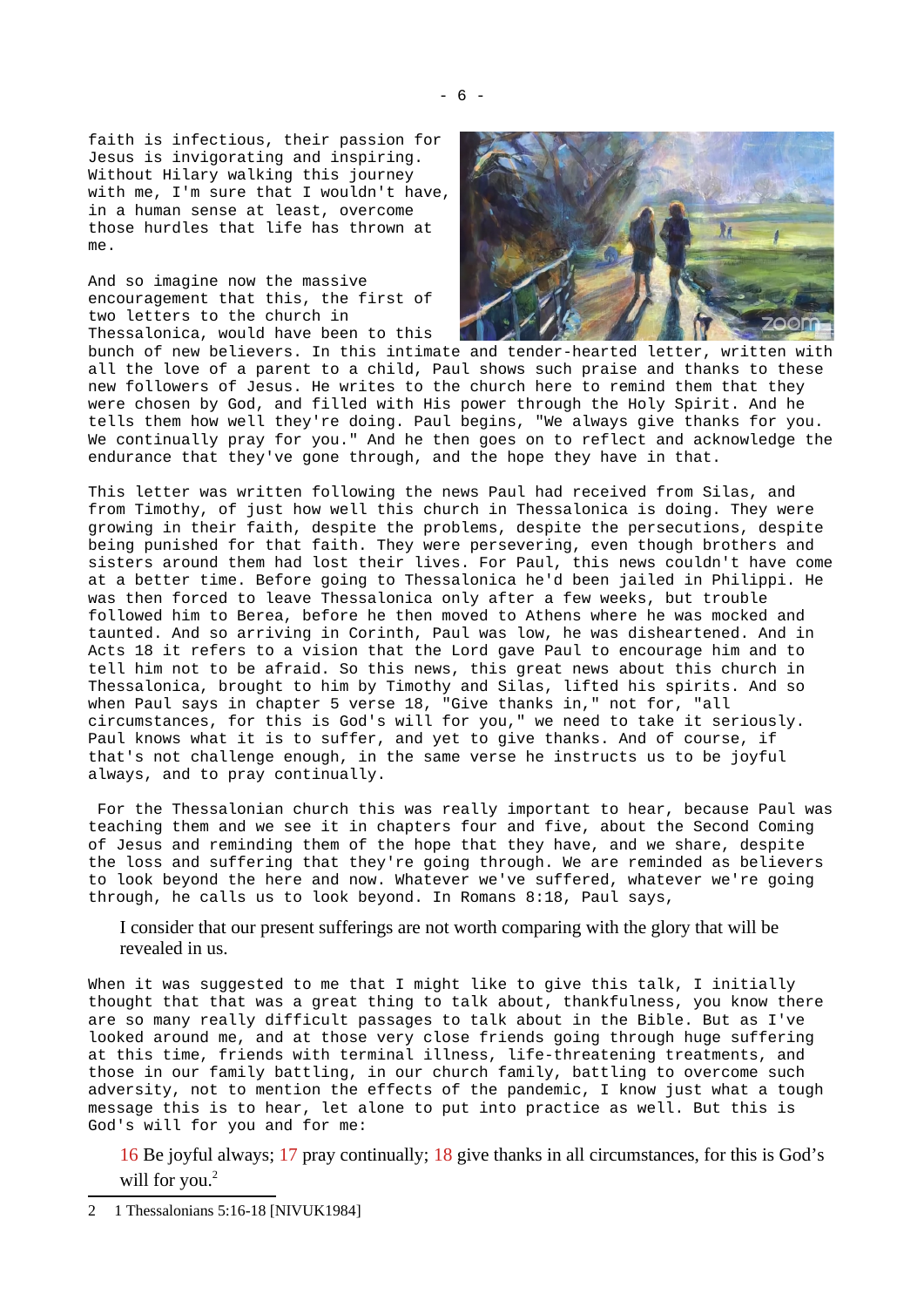Thankfulness grows our relationship with God, it grows a greater dependency on God. It helps us fix our eyes on our Creator, Father God, our Saviour and our Redeemer. It moves us away from the sort of shopping list of prayers, though they have their place, but it moves us to focusing on the glory and omnipotence of God: God, who knows the solution before we even know the problem, who knows the end from the beginning, and who knows us intimately. God knows what He's doing when we face hard situations. Being thankful and fixing our eye on God and not the problem can and does change situations.

Thankfulness is part of our worship. It's a demonstration of our love to our most high God in whom we trust, the author and perfecter of our faith. In Him, we have a Father who loves each one of us deeply, more than we can ever imagine. But like any relationship, we have to play our part. He calls us to such an intense relationship that we can't help but pray ceaselessly, be joyful when humanly it's the last thing we want to do, and thank Him in everything, because He is who He says He is: He is God. Through sacrificial worship (for this is what thanksgiving in all circumstances is) God notices, and He hears us. Rejoicing, praying without ceasing, and thankfulness in the midst of a crisis are sacrificial and honouring to God, they go against the human spirit, they go against human nature.

Not only is it a powerful form of worship to God, but it also unseats the devil in his attempts to weaken our relationship with God. We have to remember that there is a battle for our souls. And if we're silenced in our praise of God, we can so easily give the devil a foothold.

Joyce Meyer writes, "When we maintain an attitude of thanksgiving, we close the door to grumbling and complaining. Thanksgiving is a lifestyle attitude."

Pete Greig, author of *Dirty Glory[3](#page-6-1)* and *God on Mute[4](#page-6-2)*, says,

We give thanks because the Lord understands and feels what we're feeling. He's not aloof, not unconcerned or emotionally disconnected. We give thanks *in* all circumstances because He promised that He will never leave us nor forsake us. And He's given us the Holy Spirit as a comforter and a teacher. The Holy Spirit is incredibly active in ministering to our pain and loss.

So thankfulness stretches and deepens our relationship with God. It disarms the enemy, and it helps us to see beyond the circumstances around us, and fix our eyes on the promises and hope of the World to Come. Tim Keller says,

It's one thing to be grateful. It's another thing to give thanks. Gratitude is what you feel. Thanksgiving is what you do.

So let us give thanks and praise, and praise His name. For the Lord is good and His love endures forever.

#### <span id="page-6-0"></span>*Prayerful Reflection*

[Andrew:]

Thank you Jane, that was such a clear and helpful message. I just want to give you a minute or two of quiet to just reflect on that and then we will respond. So let's be quiet.

This is the moment where you need to have pen and paper to hand. What Jane was encouraging us to do was to take seriously the task of being thankful, on purpose, in all circumstances. Just in a short moment we're going to play another two-minute video which is just a reflective video that helps you

<span id="page-6-1"></span><sup>3</sup> ISBN 978-1631466151

<span id="page-6-2"></span><sup>4</sup> ISBN 978-0830780716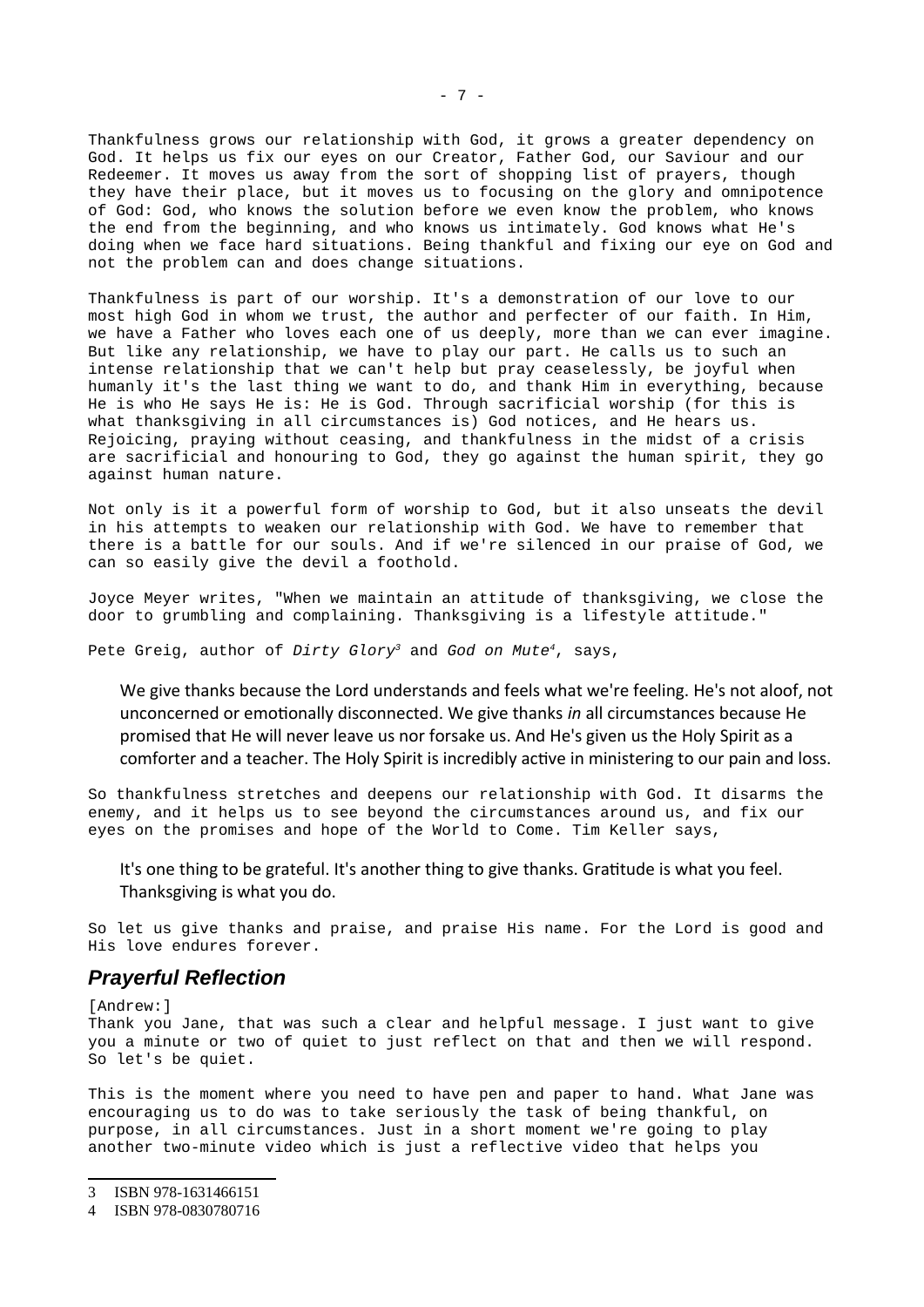meditate: it will have streams and forest images. But I want you to use these two minutes to take a piece of paper, and maybe to get to at least 10 significant things that you're not just grateful for, but you're giving thanks for. This is a way of turning our eyes to God and turning our focus on the One who we live for. So let me just pray and then we will have that video. And I will give you those minutes to form reasons to be thankful.

Father God, would You kindle in our own memories now reasons to be thankful in our own lives and help us to record them. In Jesus' name, Amen.

So two minutes.

### *Prayer Video*

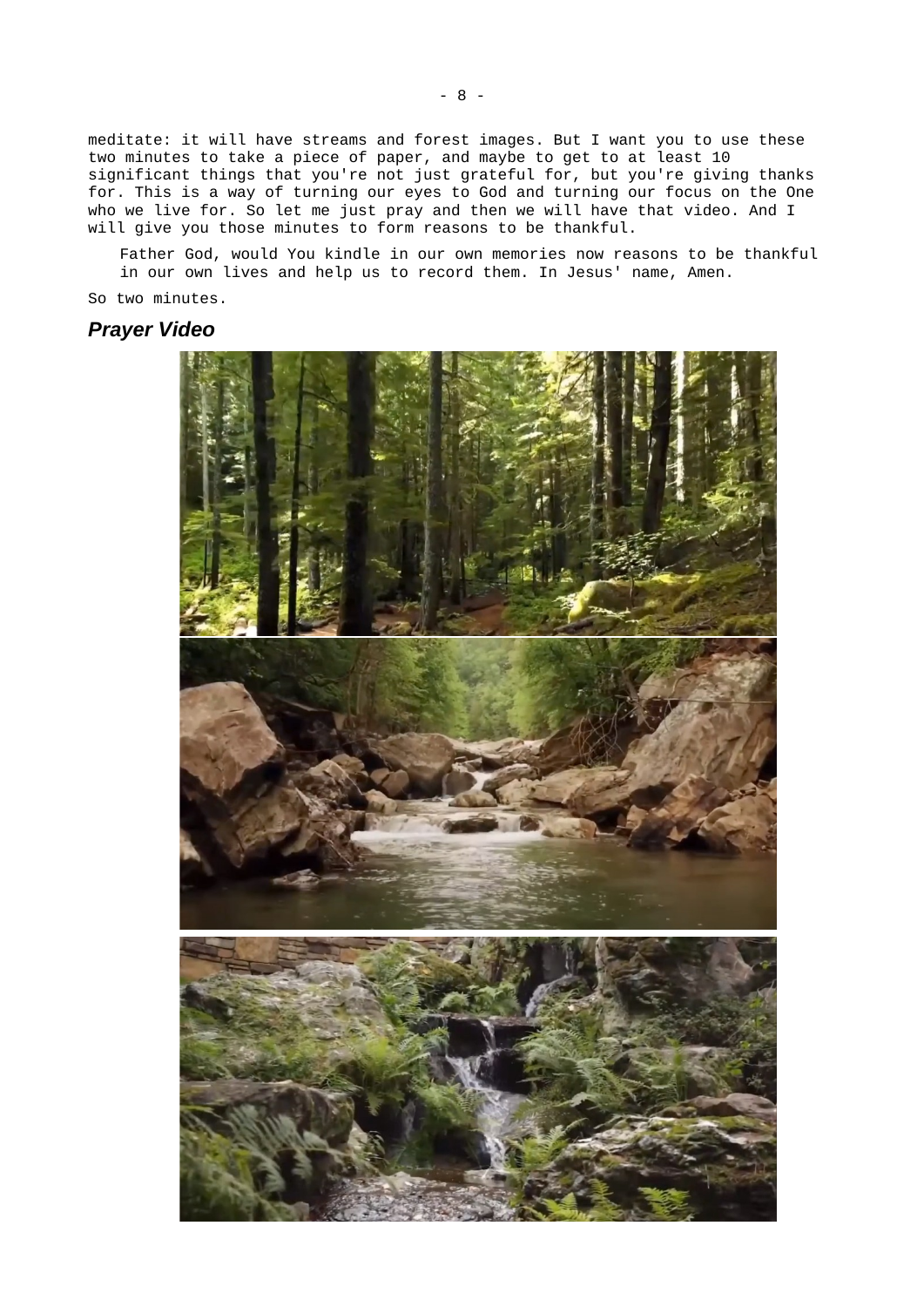If you're anything like me, those two minutes must have flown by, I think I got up to seven things. So again, just a brief moment of quiet to just reflect on what you've written already, even if it's not up to ten. Just reflect on it, good things to say thank-You to God for, for His provision, for His grace, that covers weakness, for my family, for my church friends, for the life-giving things that I can do, hobbies or interests, for the promise of His provision in all circumstances. Vocalise it as I pray in your own words out loud: give thanks, give thanks with me now.

We thank You Father, we thank You Father for the many good things that You have done, and the many good things that You help us with, and carry us through. We thank You for who You are. We thank You, perhaps more than anything, for the gift of Jesus Christ, who over all circumstances is worthy of praise and lifts our heads, even in times of pain. We thank You. We thank You. And, Lord, for all that has happened in the last 12 months, for the good that has come out of it, rather than just focus on the negatives, for the good that has come out of it, we praise You, we pray that that good would not be lost, and that we would treasure it and go forward with it. In Jesus' name we pray. Amen.

#### <span id="page-8-0"></span>*Intercessions*

I'm going to continue now with some more general intercessory prayers. So let's pray for the world, for our nation, for our town, for our church, for ourselves. Let's pray.

Lord God, we thank You that in this year, we have seen breakthrough with vaccines that are turning the pandemic round in certain places already. We thank You for the significant breakthroughs of science and for the extraordinary rollout in our country, at least, that is making people less vulnerable and immune to this terrible disease. We thank You for that. And we pray, we earnestly pray, Holy Spirit, for that success that is local to our nation would spread around the world, in Europe, in America, we pray specifically at this time, Lord Jesus, for India. India is headlining on many news sites and papers, because they're running out of oxygen, running out of beds in hospitals. We pray for Your mercy and for Your help on the nation of India: cause this world to rally around those places that are most vulnerable.

Lord, in Your mercy, **hear our prayer.**

We pray, Lord Jesus for continued compliance of our nation as we phase out of lockdown. Lord, we thank You for the glimpses of new freedoms that we've got at this time, people meeting more in open spaces and gardens. Thank You, Lord, for shops, the novelty of being able to go in shops again. But we pray, Lord Jesus, for wisdom and restraint in the UK, across all the different countries of the UK, not to rush to too much contact just yet, until we reach those other milestones, where we can be confident that we've properly turned the corner with the pandemic. We pray for sensible compliance, and Lord, let the Christians show good example in this: help us not to be inclined to bend rules, help us to hold on until we are sure, for the sake of health and well being of all. Lord in Your mercy, **hear our prayer.**

We pray, Lord Jesus for friends and family in our town. We pray, Lord Jesus, for those who live on our streets. In just a moment of quiet, just picture in your mind people who may live near or about where you are, and lift them to God. We pray for your blessing on neighbours and friends; Lord, for those who are still weary from lockdown, from the imposition of restraint, from the challenges of working in this context, for fears of the future, economically. Bless those we know, and provide for those we know. Lord in Your mercy, **hear our prayer.**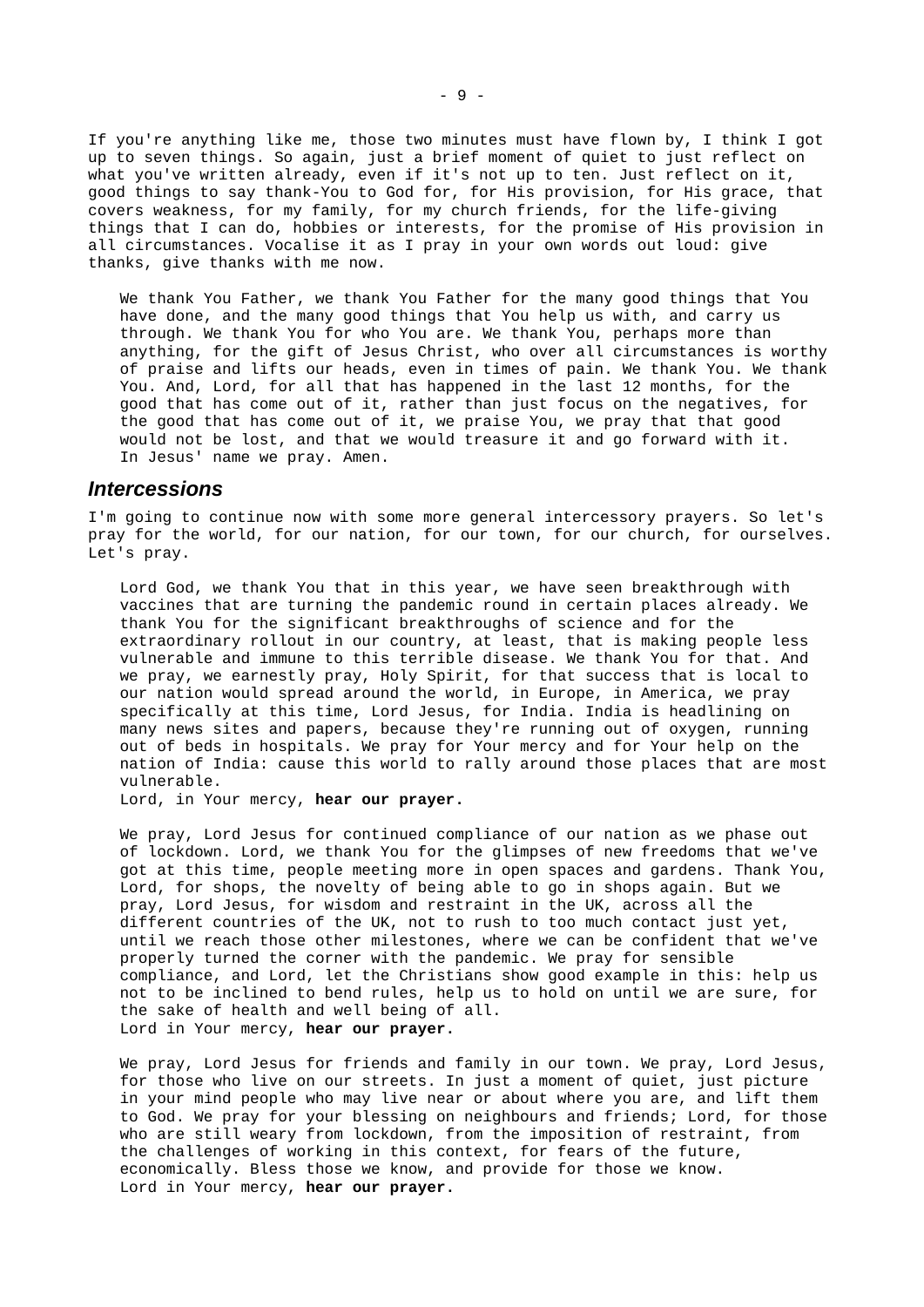Lord Jesus, we lift up to You our government. Thank You, Lord, for the successes that they have shown in rolling out vaccines. We pray also at this time that You will continue to help them walk in integrity – we've heard various things around deals and things behind the scenes that have sometimes made people question, is the lobbying system, for example, sound, is it appropriate. We pray for a spirit of integrity to rest on both government and opposition parties and people in positions of privilege and power. Would You cause our nation to be led by people with clean hands and clean hearts. Lord in Your mercy, **hear our prayer.**

And so we also pray now, Lord Jesus, for our church. We thank You, Lord, for the possibility of meeting again as church. Thank You that that's already beginning to happen, as we walk, as we talk in gardens, as we spend time, albeit socially distanced. We pray, Lord, with some anticipation of gathering again in larger numbers. Cause us to be wise as to how we do that, but also, Lord Jesus, we pray that we as a church would be open-hearted, to be re-formed as You want us to be. Cause us to be pliable in our hearts so that we can be the church that You want us to be. Cause us to be mature and open as we go forward into a new phase for St. John's. Lord, in Your mercy, **hear our prayer.** 

So we bring all of these prayers to the Father who hears and understands all our needs before we ask.

Just to finish with that I want to ask for a particular blessing on Kevin and Fiona Dowle: thank You, Lord, for their contribution to this service, and for their friendship to many of us in this church community. We pray for Your blessing and Your provision on them in Cumbria and their new life there. We pray that You will give them Christian fellowship, and that they would join in with the work of Your kingdom in that area, that beautiful area of the country. Thank You for them and bless them.

And Lord, I also thank You for the wise words of people like Jane today, and Kim last week, as he spoke about Lament. We thank You, Lord, for the calibre of people in our church community who have helped us walk through these strange months. We thank You for those who have been neighbourly to us within the Christian church. We thank You for those who have supported us in groups, and around about when we felt need. Thank You for St. John's Church. We ask all these things in Jesus' Holy Name. Amen.

### <span id="page-9-0"></span>*Blessing*

So we're coming to the end of our service now. My hope is that you will feel a little bit lighter. My intention of emptying that container full of grumble and difficulty and fatigue and pain is to help us lift our eyes so that we are in a better place, better perhaps to hear from God. So I would like to finish with a blessing prayer, that would hopefully continue into these next few days. Let me pray.

Lord Jesus, would You bless us as a church now with a heart that is more inclined towards giving thanks. Would You bless us with a heart that is so focused on You and Your goodness, perhaps despite our circumstances, that it is easier to discern Your voice and Your will and Your ways for our life. So bless this church, as we continue to transition out of lockdown and head towards being a different kind of church. In Jesus' name we pray. Amen.

So we'll finish there. God bless you. Thank you.